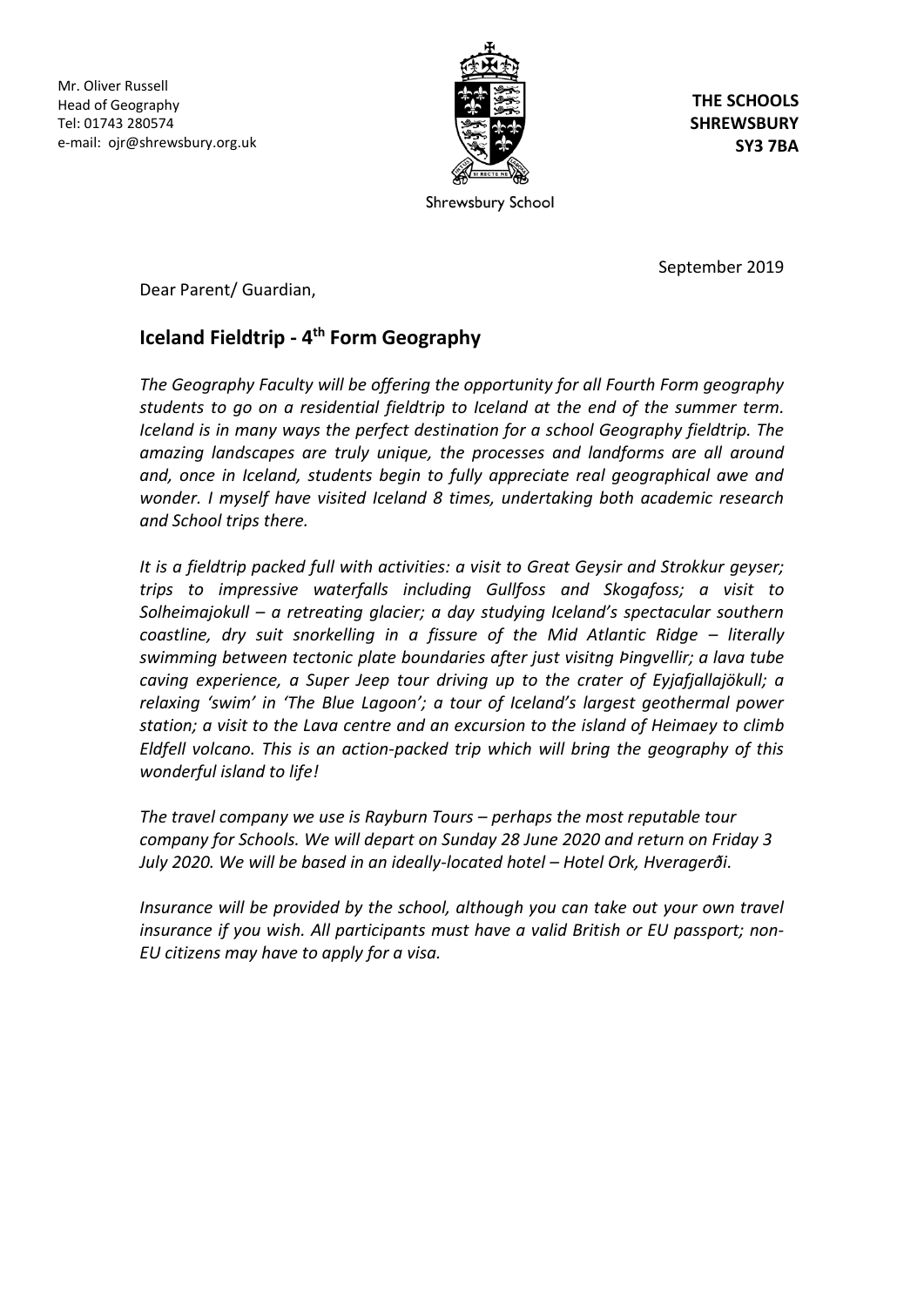## *Cost of trip and payment*

*The all-inclusive cost of the trip will be between £1650 and £1700 based on between 40 and 65 pupils going. This will include flights from Manchester to Keflavik, all meals, accommodation, transport and day excursions; it will not include extra drinks, snacks and spending money. The arrangements for payment are as follows:*

- *In order to secure a place on the trip we will need either a deposit cheque of £235.00, made payable to Shrewsbury School, by 1st October 2019 or a bank transfer (see details on form). Please complete the form attached and send it to me, together with the deposit cheque or indicate bank transfer.*
- The remaining balance will be added to the *termly bills as follows. One sum of £735.00 in the Lent Term bill, issued in December 2019. A final sum of £735.00 will be taken in the Summer Term bill, issued in April 2020.*
- *Any money left over will be returned to parents.*

*I am afraid in order to meet the deadline of the quote for flights – all deposits will need to be made by 1st October 2020.*

*The school's policy on withdrawal from school trips can be found below, for your information. Also, in the interest of clarity, we cannot confirm the exact cost of the trip until we book the flights (for which we will need the names of all members of the party) – with this in mind, the cost may go up or down. It is also a requirement that your son or daughter's passport has at least six months left before expiry prior to our return to the UK in July 2020.*

## *Withdrawal from Trip on Non-Medical Grounds*

- *Should your son or daughter withdraw from the trip after the flights have been purchased, the cost of the flights is non-refundable\*.*
- Should your son or daughter withdraw from the trip after the final payment of *accommodation and transport, the total cost of the trip will be nonrefundable\*.*

*\* Should the School be able to find a replacement at these points in time, the appropriate monies paid will be refunded less any administration costs incurred.*

*The School's travel policy cover includes the ability to claim any payments made towards the tour should your son or daughter withdraw due to the death, injury or illness of a close relative that necessitates the presence in the UK of your son or daughter.*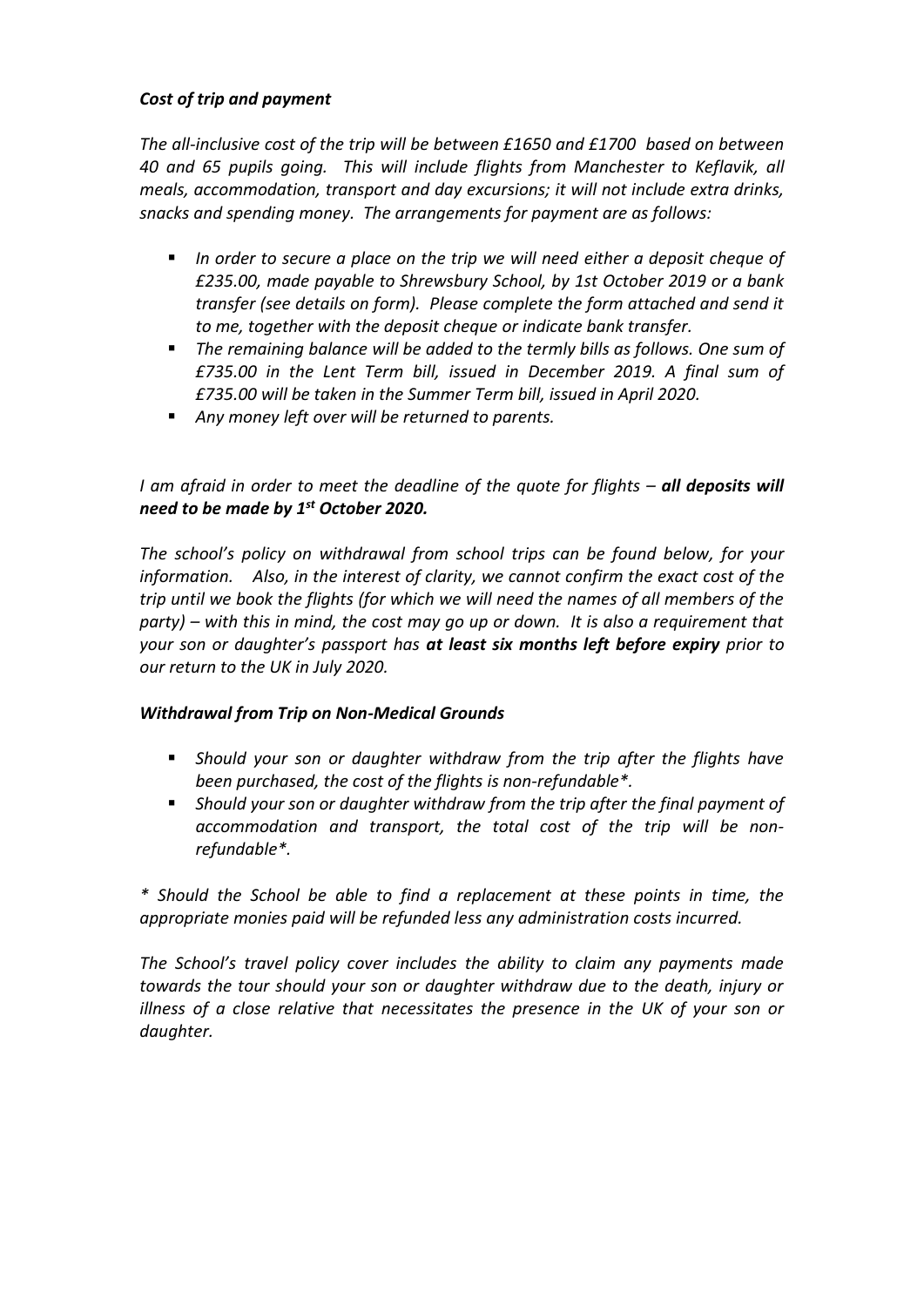### *Withdrawal from Trip on Medical Grounds*

*The School's travel insurance policy is effective once the deposit has been paid and the confirmation slip that your son or daughter is participating in the trip has been received. In order to adhere to the policy, it is imperative that any medical conditions and medication are included on the form and that you inform Sarah Coombe at*  [slcoombe@shrewsbury.org.uk](mailto:slcoombe@shrewsbury.org.uk) *of any subsequent changes between signing the form and the trip. Should your son or daughter withdraw from the trip on medical grounds, a claim can be made via the School, to recover the payments you have made, less an excess payment. In order to claim, a medical form completed by your son or daughter's doctor must be submitted with the claim detailing why your son or daughter is unable to participate on the trip. If you would like further information on this, please contact Sarah Coombe at* [slcoombe@shrewsbury.org.uk](mailto:slcoombe@shrewsbury.org.uk)*.*

In the meantime, please do not hesitate to contact me if there are any further *questions – it promises to be an excellent trip.* 

*Yours faithfully,*

*Oliver Russell Head of Geography*